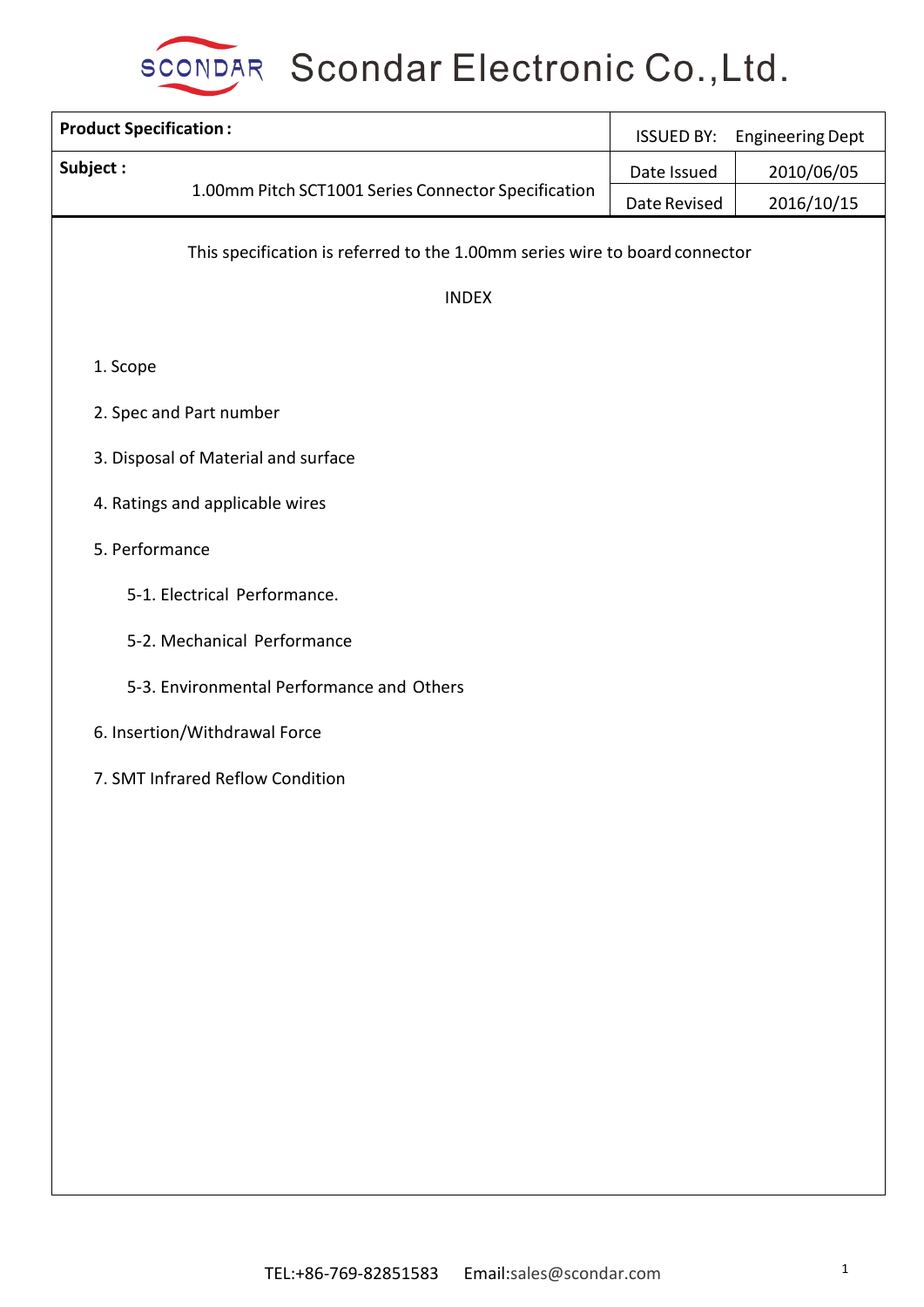| <b>Product Specification:</b>                       |              | <b>ISSUED BY:</b> Engineering Dept |
|-----------------------------------------------------|--------------|------------------------------------|
| Subject :                                           | Date Issued  | 2010/06/05                         |
| 1.00mm Pitch SCT1001 Series Connector Specification | Date Revised | 2016/10/15                         |

### **1. Scope**

This Specification Covers the 1.00mm Pitch SCT1001 Series Connector Specification.

#### **2. Spec and Part number**

| <b>Specification</b> | <b>Production No.</b>              | <b>Picture of Product</b> |
|----------------------|------------------------------------|---------------------------|
| Terminal             | <b>SCT1001T</b>                    | <b>NONE</b>               |
| Housing              | <b>SCT1001H</b>                    | <b>NONE</b>               |
| Wafer                | SCT1001WV-S-XXP<br>SCT1001WR-S-XXP | <b>NONE</b>               |

### **3. Disposal of Material andsurface**

| <b>Specification</b>       |             | <b>Materials</b>         | <b>Disposal of Surface</b>                                            |
|----------------------------|-------------|--------------------------|-----------------------------------------------------------------------|
| Terminal<br><b>Housing</b> |             | Phosphor Bronze          | Tin Plated: Over 70µ" .Nickel: Over 30µ".<br>Gold Plated : Gold Flash |
|                            |             | PA66/PBT                 | <b>UL 94V-0</b>                                                       |
|                            | <b>Base</b> | High Temperature Plastic | <b>UL 94V-0</b>                                                       |
| Wafer                      | <b>PIN</b>  | Phosphor Bronze          | Over Tin 70µ" Plated Over 30µ" Nickel<br>Gold Flash or 1u"            |
|                            | Solder tab  | Phosphor Bronze          | Over Tin 70µ" Plated Over 30µ" Nickel<br>Gold Flash or 1u"            |

# (**Please Refer to the Project drawing for the above Specification**)

#### **4. Ratings and applicable wires**

| <b>Item</b>                                                                    |     | <b>Standard</b> |  |  |
|--------------------------------------------------------------------------------|-----|-----------------|--|--|
| Rated Voltage (Max.)                                                           | 50V | [AC/DC]         |  |  |
| Rated Current (Max.)                                                           | 1Α  |                 |  |  |
| Ambient temperature Range<br>$-25^{\circ}$ C $^{\sim}+85^{\circ}$ C            |     |                 |  |  |
| Applicable wire insulation O.D<br>AWG 28#、30#、32# Insulation O.D. 0.80mm(Max.) |     |                 |  |  |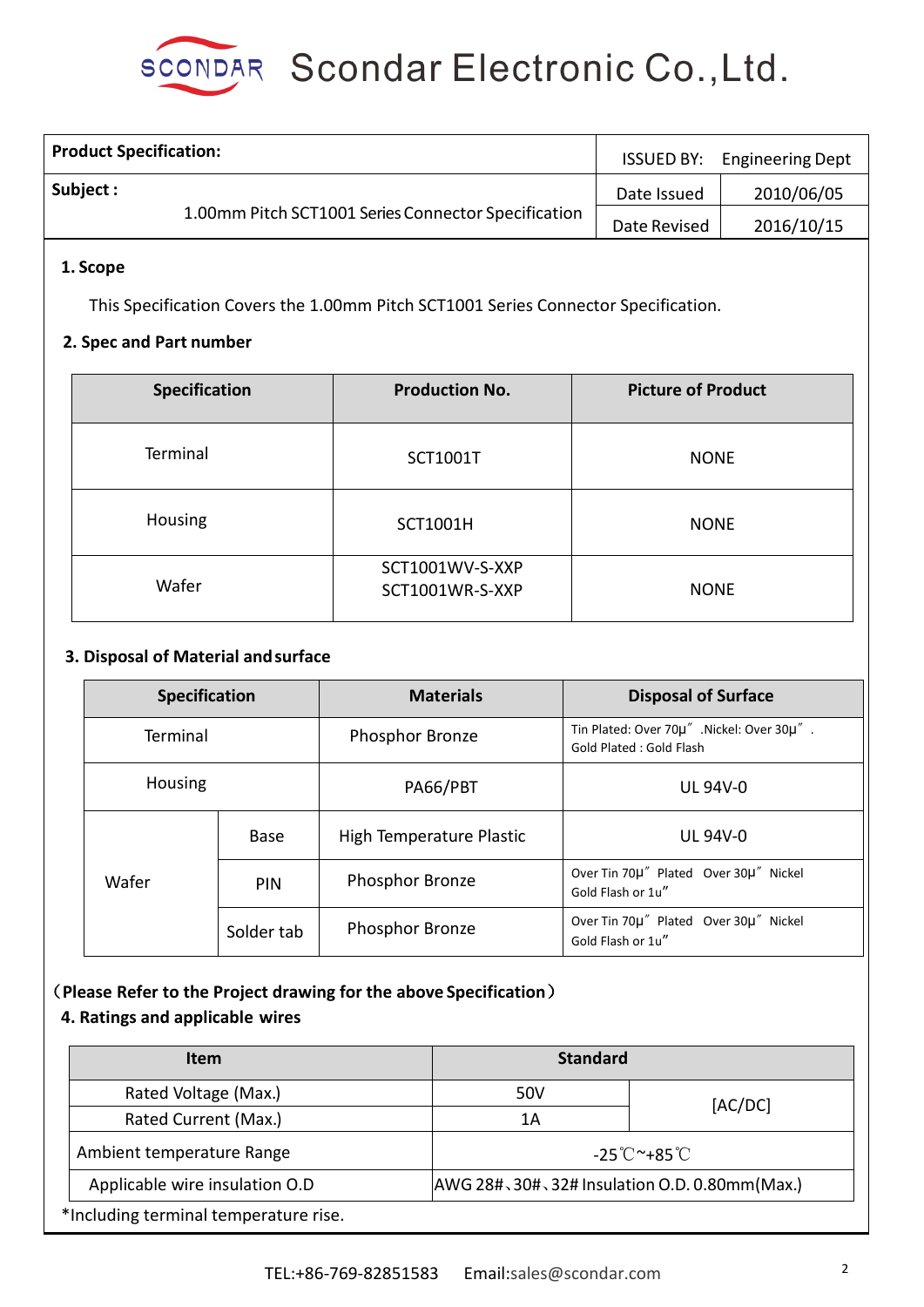

|                                                                                                              | <b>Product Specification:</b>                         |                                                                                                                                           |  | <b>ISSUED BY:</b>                                                 | <b>Engineering Dept</b>       |
|--------------------------------------------------------------------------------------------------------------|-------------------------------------------------------|-------------------------------------------------------------------------------------------------------------------------------------------|--|-------------------------------------------------------------------|-------------------------------|
| Subject:                                                                                                     |                                                       | 1.00mm Pitch SCT1001 Series Connector Specification                                                                                       |  | Date Issued<br>Date Revised                                       | 2010/06/05<br>2016/10/15      |
|                                                                                                              | <b>5. PERFORMANCE</b><br>5-1. Electrical Performance. |                                                                                                                                           |  |                                                                   |                               |
|                                                                                                              | Item                                                  | <b>Test Condition</b>                                                                                                                     |  |                                                                   | Requirement                   |
| MAX, 10mA.<br>Contact<br>$5 - 1 - 1$<br>Resistance<br>Insulation<br>Resistance<br>$5 - 1 - 2$<br>302 Cond.B) |                                                       | Mate connectors, measure by dry circuit, 20mV<br>(Based upon EIA-364-06A).<br>В                                                           |  | Initial:<br>20 milliohms Max.<br>After Test:<br>40 milliohms Max. |                               |
|                                                                                                              |                                                       | Mate connectors, apply 250V DC between<br>adjacent terminal or ground.<br>(Based upon EIA-364-21B/MIL-STD-202 Method                      |  |                                                                   | 100 Megohms Min.              |
| $5 - 1 - 3$                                                                                                  | <b>Dielectric</b><br>Strength                         | Mate connectors, apply 500V AC for 1 minute<br>between adjacent terminal or ground.<br>(Based upon EIA-364-20A/MIL-STD-202<br>Method 301) |  |                                                                   | No Breakdown and<br>Flashover |
| $5 - 1 - 4$                                                                                                  | Contact<br>resistance on<br>crimped<br>portion        | Crimp the applicable wire on to the terminal<br>measure by dry circuit 20mV MAX, 10mA.                                                    |  |                                                                   | 10 milliohms Max.             |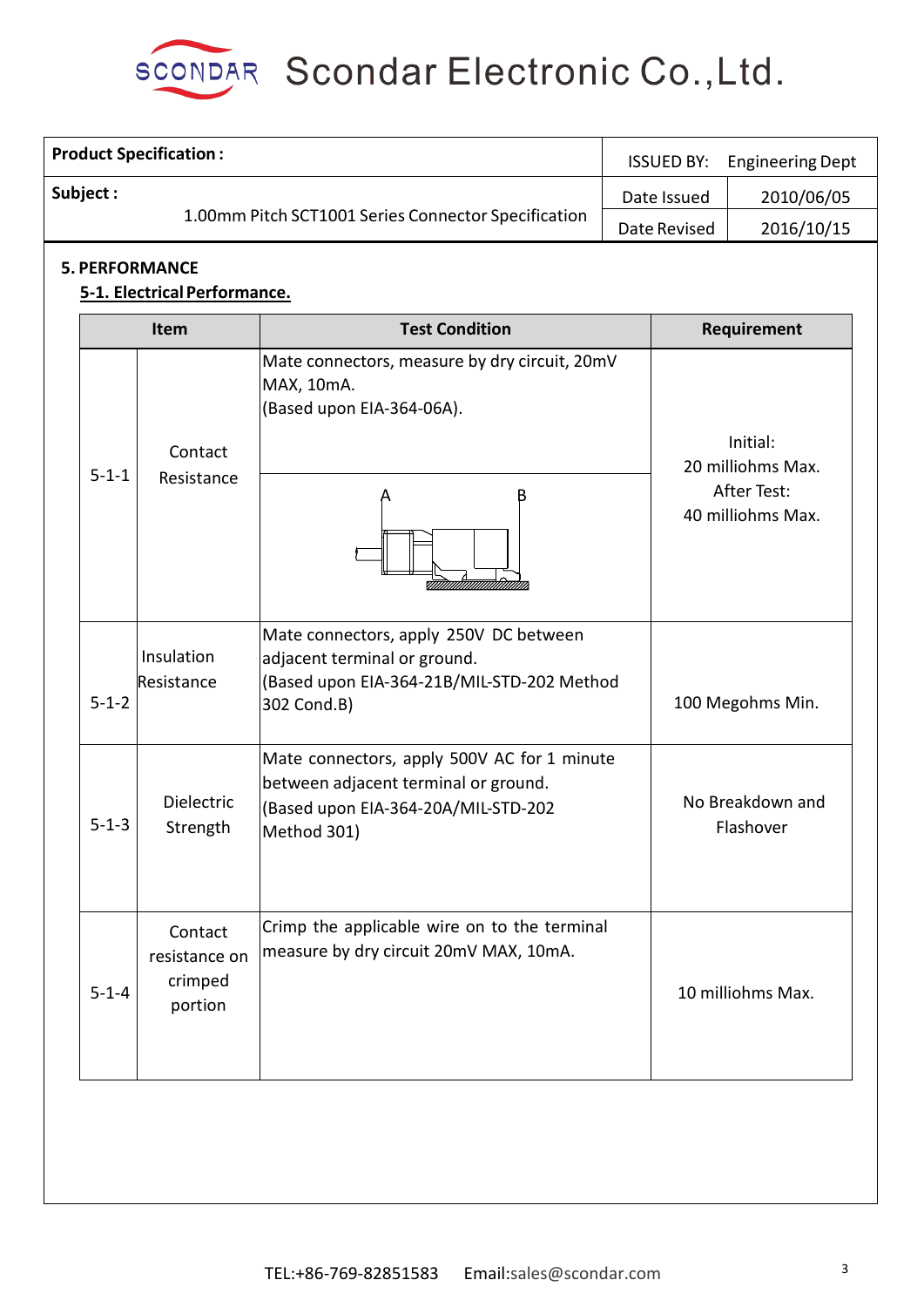

| <b>Product Specification:</b> |                                   |                                                                                                                      |             | <b>ISSUED BY:</b>    |  | <b>Engineering Dept</b> |
|-------------------------------|-----------------------------------|----------------------------------------------------------------------------------------------------------------------|-------------|----------------------|--|-------------------------|
| Subject:                      |                                   |                                                                                                                      |             | Date Issued          |  | 2010/06/05              |
|                               |                                   | 1.00mm Pitch SCT1001Series Connector Specification                                                                   |             | Date Revised         |  | 2016/10/15              |
|                               | 5-2. Mechanical Performance.      |                                                                                                                      |             |                      |  |                         |
| Item                          |                                   | <b>Test Condition</b>                                                                                                | Requirement |                      |  |                         |
|                               |                                   | Insert and withdraw Connectors<br>the<br>of<br>speed<br>at<br>rate<br>25.4±3mm/minute.                               |             |                      |  |                         |
| $5 - 2 - 1$                   | Insertion &<br>Retention<br>Force | PULL<br>PUSH                                                                                                         |             | Refer to paragraph 6 |  |                         |
|                               | Terminal<br>/Housing              | Apply axial pull out force at the<br>25.4±3mm/minute<br>of<br>rate<br>assembled<br>terminal<br>the<br>in<br>housing. |             | 6.86N {0.7kgf} Min.  |  |                         |
| $5 - 2 - 2$                   | Retention<br>Force                | Wire<br>Socket                                                                                                       |             |                      |  |                         |
| $5 - 2 - 3$                   | Terminal<br>Insertion<br>Force    | Insert the crimped terminal into<br>the housing.                                                                     |             | 4.9N {0.5kgf} Max.   |  |                         |
| $5 - 2 - 4$                   | Pin<br>Retention<br>Force         | Apply axial push force at the<br>speed of 25.4±3mm/minute.<br>PUSH                                                   |             | 4.90N {0.50kgf} min. |  |                         |
|                               |                                   |                                                                                                                      |             |                      |  |                         |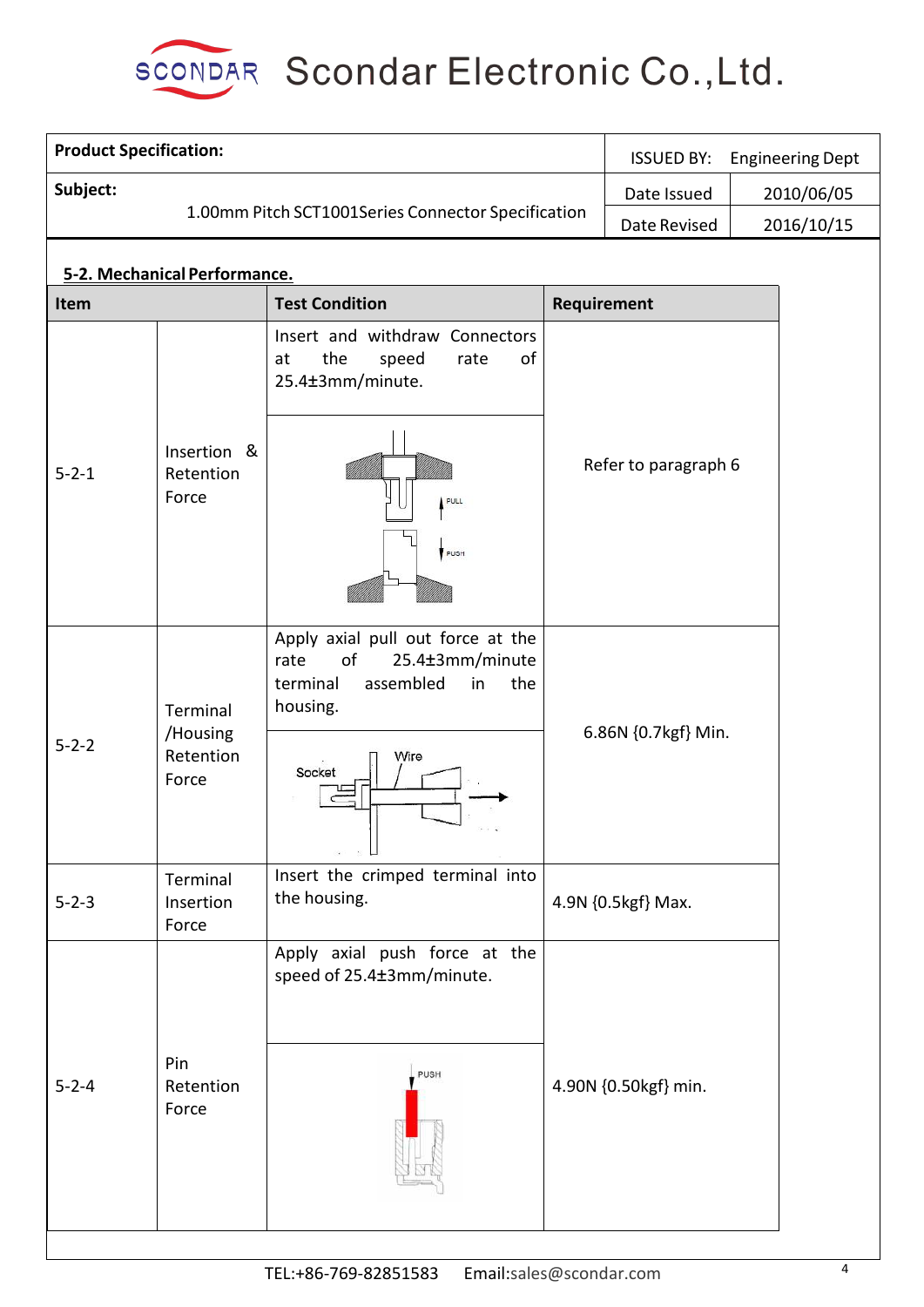

|             |                                                                | <b>Product Specification:</b>                                                                               |                             | <b>ISSUED BY:</b>                                                                          |                          |            | <b>Engineering Dept</b> |
|-------------|----------------------------------------------------------------|-------------------------------------------------------------------------------------------------------------|-----------------------------|--------------------------------------------------------------------------------------------|--------------------------|------------|-------------------------|
|             | Subject:<br>1.00mm Pitch SCT1001Series Connector Specification |                                                                                                             |                             |                                                                                            | 2010/06/05<br>2016/10/15 |            |                         |
|             |                                                                | <b>Item</b>                                                                                                 | <b>Test Condition</b>       |                                                                                            | Requirement              |            |                         |
| $5 - 2 - 5$ | Tensile strength<br>(Crimped                                   | Fix the crimped terminal, apply axial pull out<br>force on the wire. (Do not crimp insulation<br>$ part$ ). | AWG#<br>Spec.kgf.<br>Min.   | #28<br>1.0                                                                                 | #30<br>0.5               | #32<br>0.3 |                         |
|             | connections)                                                   |                                                                                                             | Contact<br>Wire<br><u>—</u> | Note> As for unspecified wire<br>sizes in this specification define<br>values with clients |                          |            |                         |

## **5-3. Environmental Performance andOthers.**

| Item        |                                      | <b>Test Condition</b>                                                                                                                                                | Requirement           |                         |  |
|-------------|--------------------------------------|----------------------------------------------------------------------------------------------------------------------------------------------------------------------|-----------------------|-------------------------|--|
| $5 - 3 - 1$ | Repeated<br>Insertion/<br>Withdrawal | When mated up to 50 cycles repeatedly by<br>the rate of 10 cycles per minute.                                                                                        | Contact<br>Resistance | 40 milliohms<br>Max.    |  |
| $5 - 3 - 2$ | Temperature<br>Rise                  | Carrying rated current load. (UL 1977)                                                                                                                               | Temperature<br>rise   | $30^{\circ}$ C Max.     |  |
|             | Vibration                            | Amplitude: 1.5mm P-P<br>Sweep time: 10~55~10 HZ in 1 minute<br>Duration: 2 hours in each X.Y.Z axials.<br>(Based upon EIA-364-28B/MIL-STD-202<br>Method 213B Cond.A) | Appearance            | No Damage               |  |
| $5 - 3 - 3$ |                                      |                                                                                                                                                                      | Contact<br>Resistance | 40 milliohms<br>Max.    |  |
|             |                                      |                                                                                                                                                                      | Discontinuity         | 1 micro-<br>second Max. |  |
|             | Shock                                | $490m/s2$ {50G}, 3 strokes in each X.Y.Z. axes.                                                                                                                      | Appearance            | No Damage               |  |
| $5 - 3 - 4$ |                                      | (Based upon EIA-364-27B/MIL-STD-202<br>Method 213B Cond.A)                                                                                                           | Contact<br>Resistance | 40 milliohms<br>Max.    |  |
|             |                                      |                                                                                                                                                                      | Discontinuity         | 1 micro-<br>second Max. |  |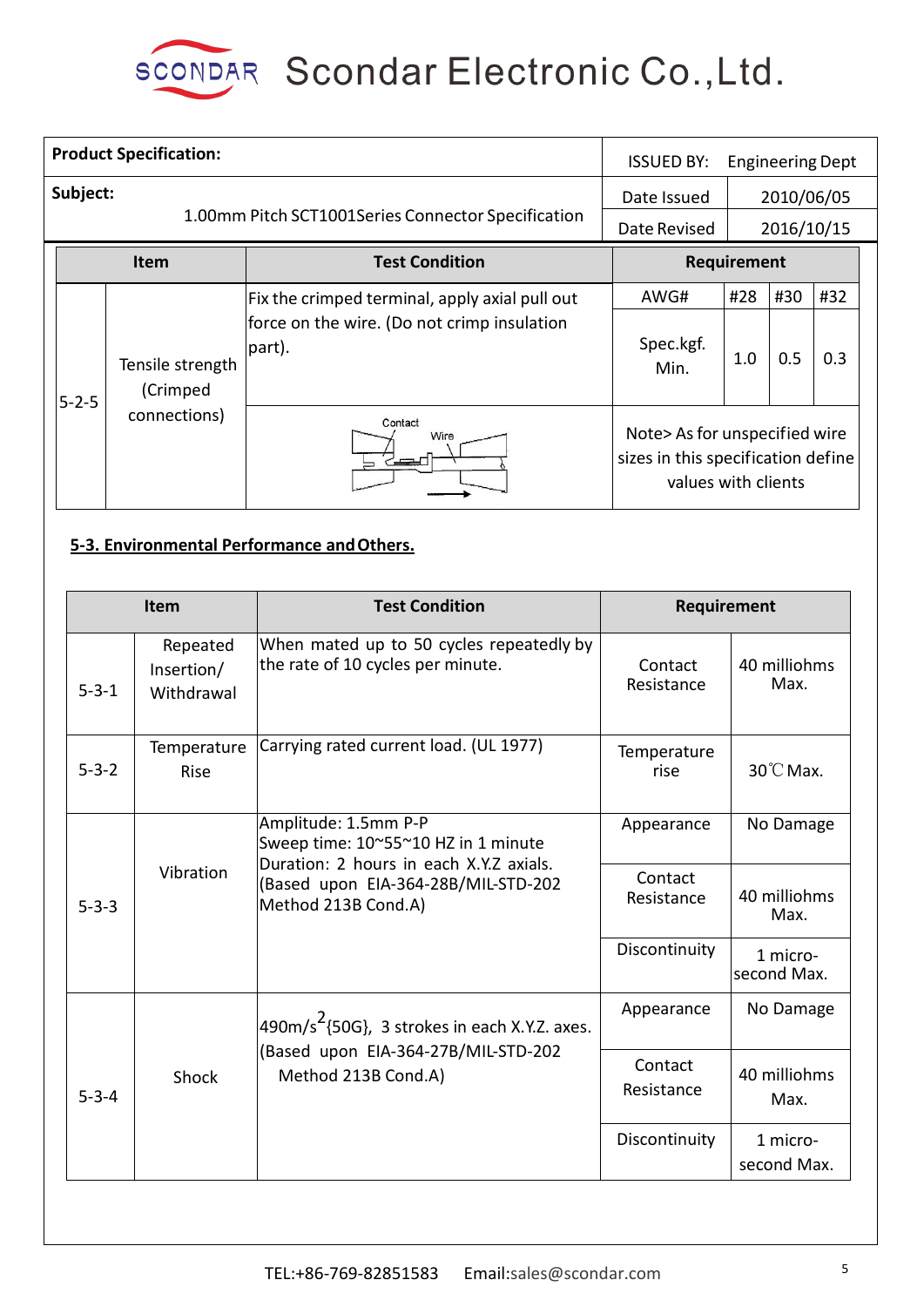

|              | <b>Product Specification:</b> |                                                                                                                               | <b>ISSUED BY:</b>        | <b>Engineering Dept</b>                                         |  |
|--------------|-------------------------------|-------------------------------------------------------------------------------------------------------------------------------|--------------------------|-----------------------------------------------------------------|--|
| Subject:     |                               |                                                                                                                               | Date Issued              | 2010/06/05                                                      |  |
|              |                               | 1.00mm Pitch SCT1001 Series Connector Specification                                                                           | Date Revised             | 2016/10/15                                                      |  |
|              |                               | $ 85\pm2\degree$ C,96 hours.                                                                                                  | Appearance               | No Damage                                                       |  |
| $5 - 3 - 5$  | <b>Heat Resistance</b>        | (Based upon MIL-STD-202 Method 108A<br>Cond.A)                                                                                | Contact<br>Resistance    | 40milliohms<br>Max.                                             |  |
|              | Cold Resistance               |                                                                                                                               | Appearance               | No Damage                                                       |  |
| $5 - 3 - 6$  |                               | $-25\pm5^{\circ}$ C,96 hours.<br>Based upon EIA-364-105)                                                                      | Contact<br>Resistance    | 40milliohms<br>Max.                                             |  |
|              |                               | Temperature: 40±2°C<br>Relative Humidity: 90~95%                                                                              | Appearance               | No Damage                                                       |  |
|              | Humidity                      | Duration: 96 hours<br>(Based upon EIA-364-31A/MIL-STD-202<br>Method 103B Cond.B)                                              | Contact<br>Resistance    | 40milliohms<br>Max.                                             |  |
| $5 - 3 - 7$  |                               |                                                                                                                               | Dielectric<br>Strength   | Must meet<br>$5 - 1 - 3$                                        |  |
|              |                               |                                                                                                                               | Insulation<br>Resistance | 100Megohms<br>Min.                                              |  |
|              | Temperatur<br>e Cycling       | $5$ cycles of:<br>a) -55 $°C$ 30 minutes.<br>b) +85 $^{\circ}$ C 30 minutes.<br>(Based upon EIA-364-32B)                      | Appearance               | No Damage                                                       |  |
| $5 - 3 - 8$  |                               |                                                                                                                               | Contact<br>Resistance    | 40milliohms<br>Max.                                             |  |
|              | Salt Spray                    | $24±1$ hours exposure to a salt spray<br>from the 5 $\pm$ 1% solution at 35 $\pm$ 2°C. (Based<br>upon EIA-364-26A/MIL-STD-202 | Appearance               | No Damage                                                       |  |
| $5 - 3 - 9$  |                               | Method 101D Cond.B).                                                                                                          | Contact<br>Resistance    | 40milliohms<br>Max.                                             |  |
| $5 - 3 - 10$ | Solder-<br>ability            | Soldering<br>Time: 5±0.5second.<br>Solder Temperature: 245±5℃.<br>(Based upon EIA-364-52)                                     | Solder Wetting           | 95% of<br>immersed<br>area must<br>show no voids,<br>pin holes. |  |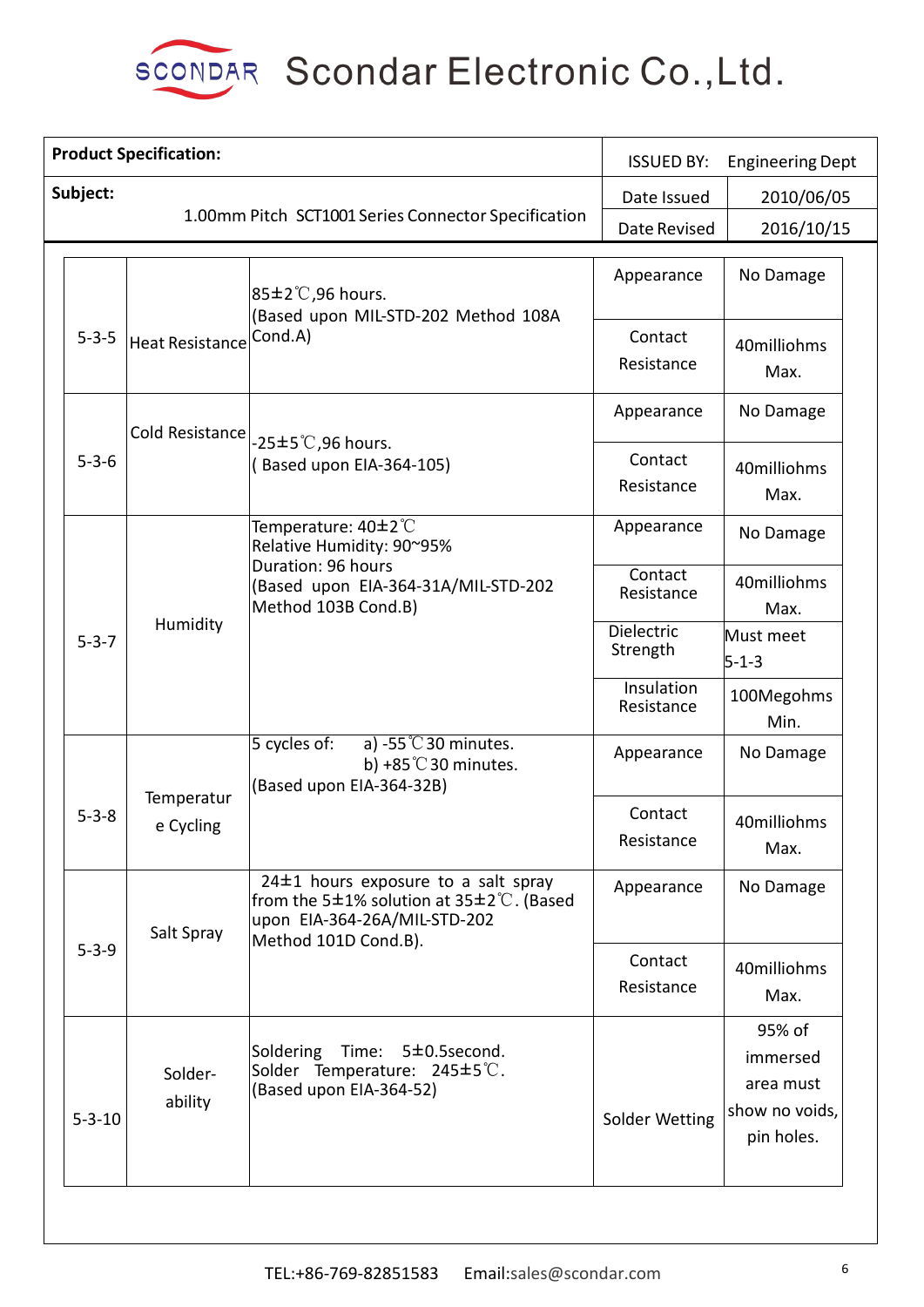

|  |                               | <b>Product Specification:</b> | <b>ISSUED BY:</b>                                            | <b>Engineering Dept</b> |            |
|--|-------------------------------|-------------------------------|--------------------------------------------------------------|-------------------------|------------|
|  | Subject:<br>Date Issued       |                               |                                                              |                         | 2010/06/05 |
|  |                               |                               | 1.00mm Pitch SCT1001 Series Connector Specification          | Date Revised            | 2016/10/15 |
|  |                               |                               |                                                              |                         |            |
|  | <b>Test Condition</b><br>Item |                               | Requirement                                                  |                         |            |
|  |                               | Solder-                       | Soldering time:5~10 sec solder.<br>Temperature: 255+5/-5 °C. | Appearance              | No Damage  |
|  | $5 - 3 - 11$                  | Resistance                    | (Based upon EIA-364-56A)                                     |                         |            |
|  |                               |                               |                                                              |                         |            |

## **6. INSERTION/WITHDRAWAL FORCE <Connector mating force>**

| No.<br>of CKT | First Insertion (kgf<br>Max.) | 30 <sup>th</sup> Withdrawal<br>(kgf Min.) | No.<br>of CKT       | First Insertion (kgf<br>Max.) | 30 <sup>th</sup> Withdrawal (kgf<br>Min.) |
|---------------|-------------------------------|-------------------------------------------|---------------------|-------------------------------|-------------------------------------------|
|               |                               |                                           | (Single row Series) |                               |                                           |
| Single        | 0.80                          | 0.03                                      | 11                  | 5.00                          | 0.50                                      |
| 02            | 2.00                          | 0.20                                      | 12                  | 5.00                          | 0.50                                      |
| 03            | 2.00                          | 0.20                                      | 13                  | 5.00                          | 0.50                                      |
| 04            | 2.00                          | 0.20                                      | 14                  | 6.00                          | 0.60                                      |
| 05            | 3.00                          | 0.30                                      | 15                  | 6.00                          | 0.60                                      |
| 06            | 3.00                          | 0.30                                      | 16                  | 6.00                          | 0.60                                      |
| 07            | 3.00                          | 0.30                                      | 17                  | 7.00                          | 0.70                                      |
| 08            | 4.00                          | 0.40                                      | 18                  | 7.00                          | 0.70                                      |
| 09            | 4.00                          | 0.40                                      | 19                  | 7.00                          | 0.70                                      |
| 10            | 4.00                          | 0.40                                      | 20                  | 8.00                          | 0.80                                      |
|               |                               | (Double row Series)                       |                     |                               |                                           |
| 2x08          | 5.00                          | 0.50                                      | 2x20                | 7.00                          | 0.70                                      |
| 2x10          | 5.00                          | 0.50                                      | 2x25                | 8.00                          | 0.80                                      |
| 2x15          | 6.00                          | 0.60                                      |                     |                               |                                           |